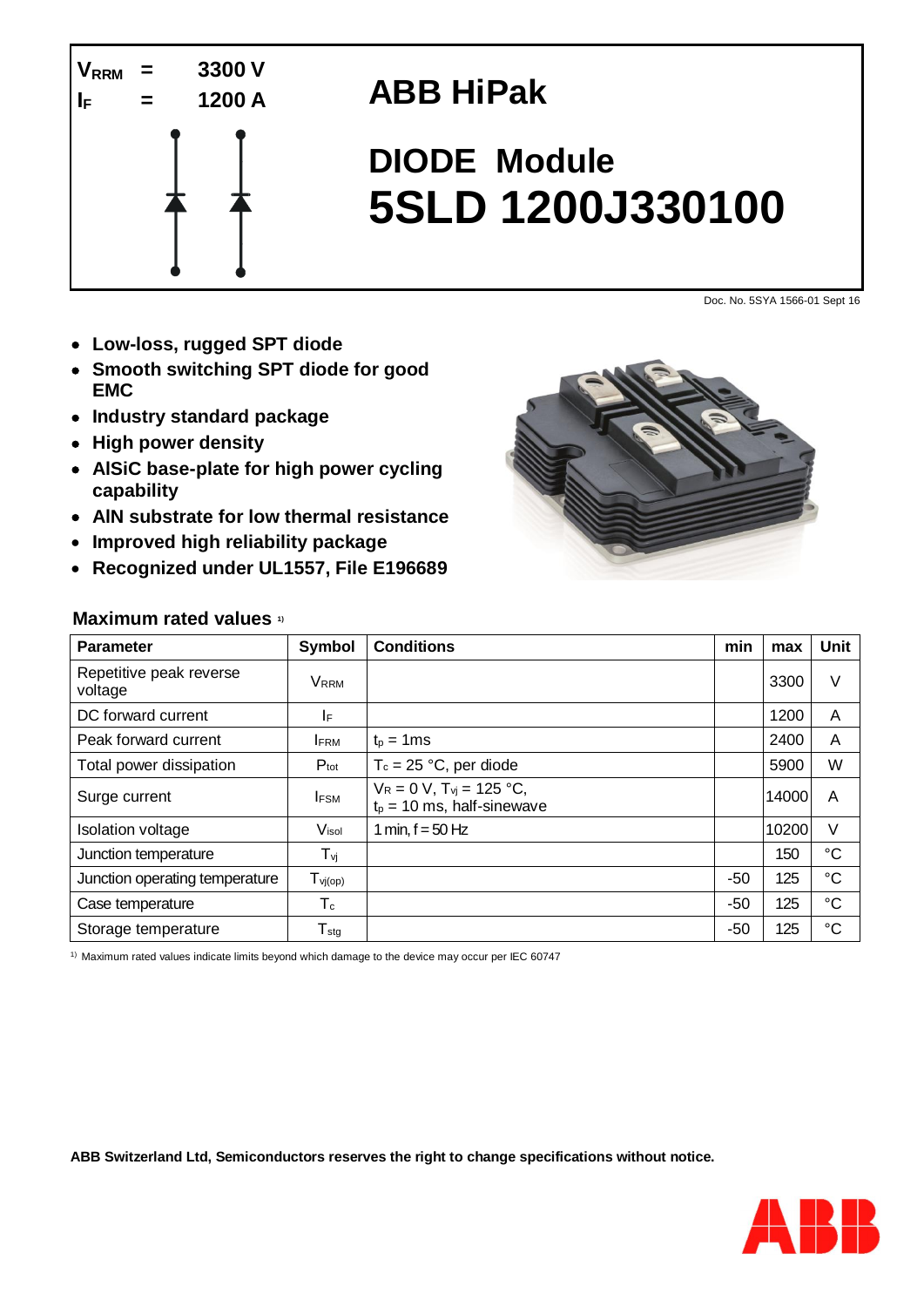#### **Diode characteristic values 2)**

| <b>Parameter</b>          | Symbol                   | <b>Conditions</b>                                                                                    |                   | min | typ  | max | Unit      |
|---------------------------|--------------------------|------------------------------------------------------------------------------------------------------|-------------------|-----|------|-----|-----------|
| Forward voltage 3)        | $V_F$                    | $F = 1200 A$                                                                                         | $T_{vi} = 25 °C$  | 2.0 | 2.2  | 2.6 | V         |
|                           |                          |                                                                                                      | $T_{vi}$ = 125 °C | 2.0 | 2.25 | 2.6 |           |
|                           | $\mathbf{I}_{\text{rr}}$ |                                                                                                      | $T_{vi} = 25 °C$  |     | 1110 |     | A         |
| Reverse recovery current  |                          |                                                                                                      | $T_{vi}$ = 125 °C |     | 1420 |     |           |
| Recovered charge          | $Q_{rr}$                 | $V_{\text{CC}} = 1800 \text{ V}$ ,<br>$I_F = 1200$ A,<br>$V_{GE} = \pm 15 V$ ,<br>$R_G = 1.5 \Omega$ | $T_{vi} = 25 °C$  |     | 750  |     | μC        |
|                           |                          |                                                                                                      | $T_{vi}$ = 125 °C |     | 1350 |     |           |
| Reverse recovery time     | $t_{rr}$                 |                                                                                                      | $T_{vi} = 25 °C$  |     | 620  |     | ns        |
|                           |                          | $L_{\sigma}$ = 125 nH<br>inductive load                                                              | $T_{vi}$ = 125 °C |     | 1240 |     |           |
| Reverse recovery energy   | $E_{rec}$                |                                                                                                      | $T_{vi} = 25 °C$  |     | 940  |     | mJ        |
|                           |                          |                                                                                                      | $T_{vi}$ = 125 °C |     | 1740 |     |           |
| Module stray inductance   | $L_{\sigma}$ AC          | per diode                                                                                            |                   |     | 36   |     | nH        |
| Resistance, terminal-chip |                          |                                                                                                      | $T_c = 25 °C$     |     | 0.17 |     | $m\Omega$ |
|                           | $RaA + CC$               | per diode                                                                                            | $T_c = 125 °C$    |     | 0.22 |     |           |

<sup>2)</sup> Characteristic values according to IEC 60747 - 2

3) Forward voltage is given at chip level

#### **Thermal properties 4)**

| <b>Parameter</b>                                | Symbol             | <b>Conditions</b>                                                | min | tvp   | max   | Unit |
|-------------------------------------------------|--------------------|------------------------------------------------------------------|-----|-------|-------|------|
| Diode thermal resistance<br>junction to case    | $R_{th(i-c)DIODE}$ |                                                                  |     |       | 0.017 | K/W  |
| Diode thermal resistance 5)<br>case to heatsink |                    | $R_{th(c-s)DIODE}$ diode per switch, $\lambda$ grease = 1W/m × K |     | 0.018 |       | K/W  |

### **Mechanical properties 4)**

| <b>Parameter</b>           | Symbol                | <b>Conditions</b>                          |                | min                        | typ | max | <b>Unit</b> |
|----------------------------|-----------------------|--------------------------------------------|----------------|----------------------------|-----|-----|-------------|
| <b>Dimensions</b>          | $L \times W \times H$ | Typical, see outline drawing               |                | $130 \times 140 \times 48$ |     |     | mm          |
| Clearance distance in air  | da                    | according to IEC 60664-1<br>and EN 50124-1 | Term, to base: | 40                         |     |     | mm          |
|                            |                       |                                            | Term, to term: | 26                         |     |     |             |
| Surface creepage distance  | $d_s$                 | according to IEC 60664-1<br>and EN 50124-1 | Term. to base: | 64                         |     |     | mm          |
|                            |                       |                                            | Term. to term: | 56                         |     |     |             |
| Comperative tracking index | <b>CTI</b>            |                                            |                | $\geq 600$                 |     |     |             |
| Mounting torques 5)        | $M_{\rm s}$           | Base-heatsink, M6 screws                   |                | 4                          |     | 6   | Nm          |
|                            | $M_{t1}$              | Main terminals, M8 screws                  |                | 8                          |     | 10  |             |
| Mass                       | m                     |                                            |                |                            | 980 |     | g           |

4) Thermal and mechanical properties according to IEC 60747 – 15

5) For detailed mounting instructions refer to ABB document no. 5SYA 2039 - 01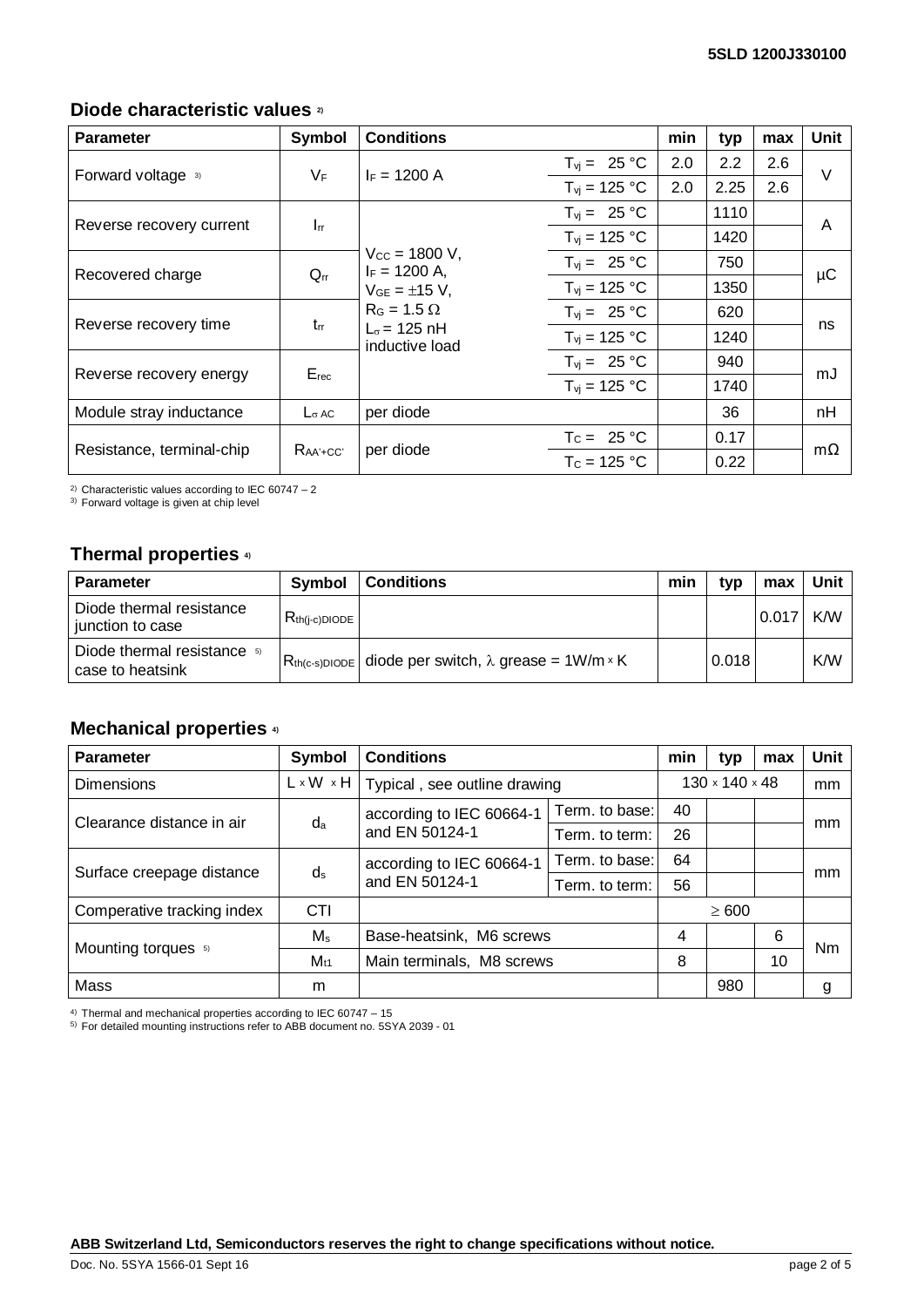#### **Electrical configuration**



#### **Outline drawing** 5)



5) For detailed mounting instructions refer to ABB document no. 5SYA 2039 - 01

**This is an electrostatic sensitive device, please observe the international standard IEC 60747-1, chap. VIII. This product has been designed and qualified for industrial level.**

**ABB Switzerland Ltd, Semiconductors reserves the right to change specifications without notice.**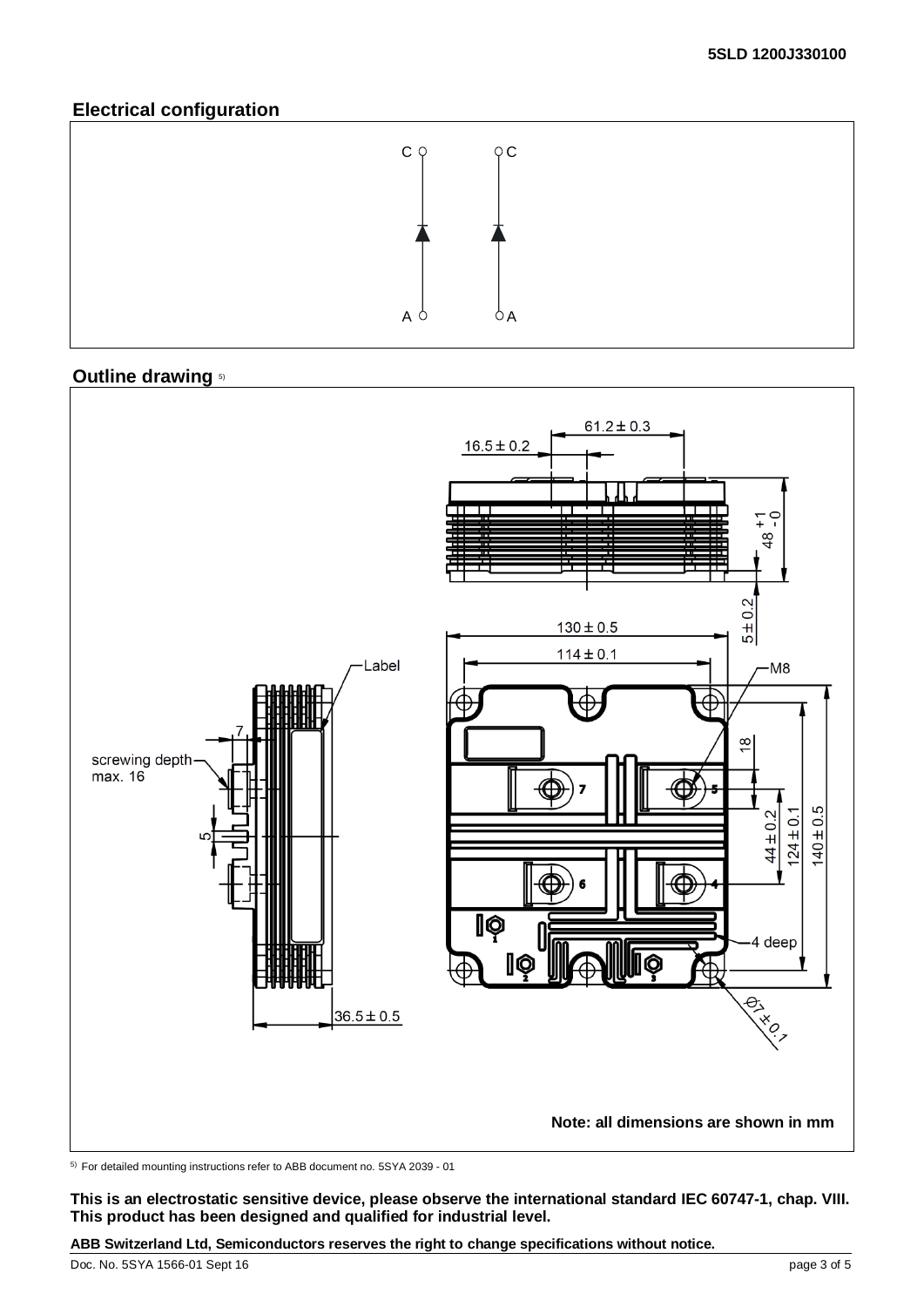